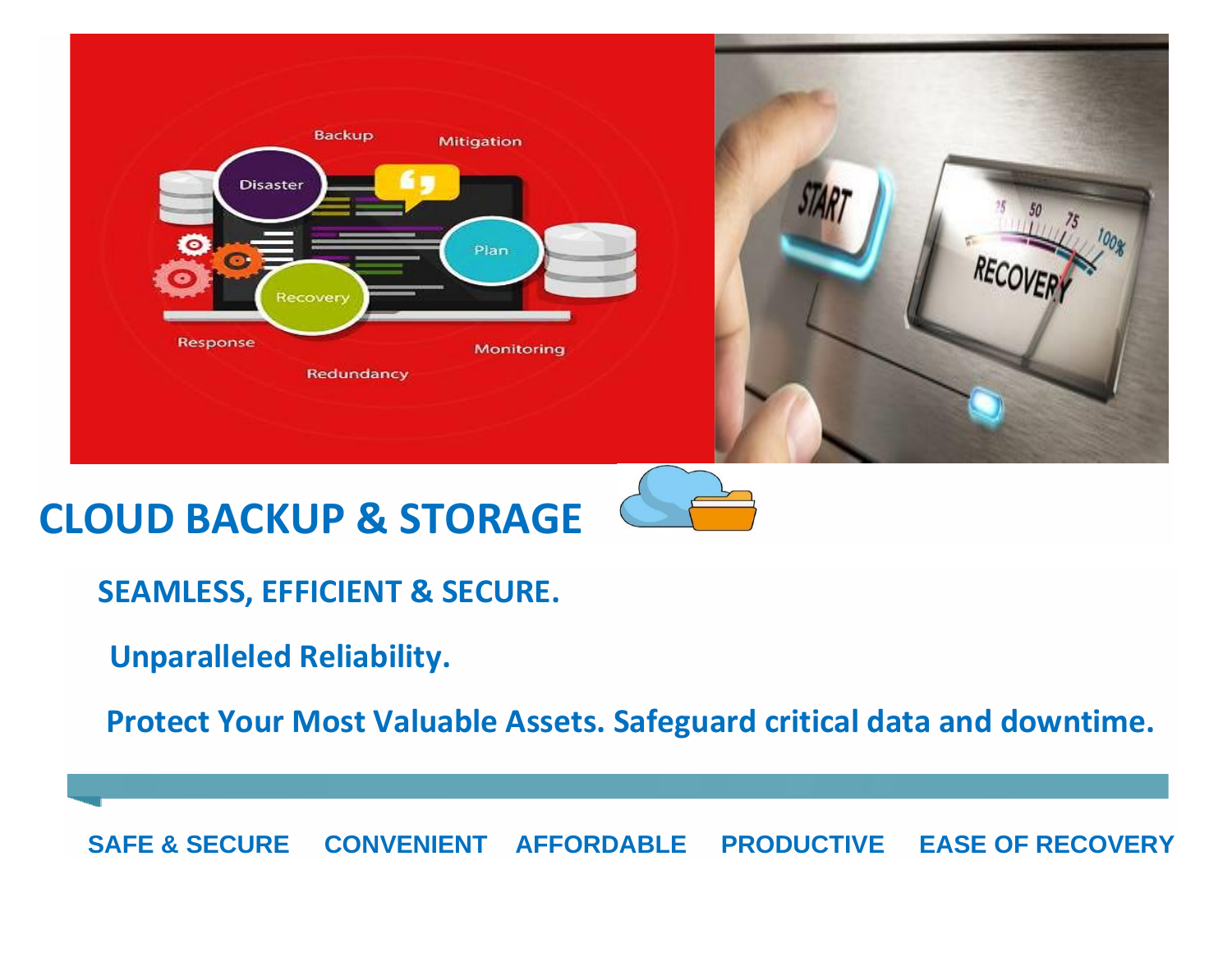• **An important component to your business continuity or disaster recovery strategy is the capability to back up and store your critical data to a secure offsite location.**



- Unified solution to protect data on-premise and in the cloud
- 99.9% availability guaranteed
- Reliable off-site backup target
- **Efficient incremental backups**
- Secure solution: data is encrypted both intransit and at rest
- Free US-based support, 7 days / week
- **External hard drive backup**
- Mirror image backup
- Automatic video backup
- Courier recovery service

Cloud backup is a technology that involves sending a copy of your data to an offsite vendor – a cloud provider – that keeps the data secure and accessible in real time. We can protect your mission-critical data by backing it up to a secure, rapidly scalable cloud environment, managed exclusively by us. Norstar backups provide the highest level of data protection and redundancy. Norstar Cloud Backup is a simple, affordable and secure way to guarantee data protection. In just a few minutes, back up to an enterprise-grade cloud repository with our risk-free trial. A comprehensive backup and data recovery plan should be an integral, automated part of your internal processes.

In this day and age of cyber threats, having a "plan B" is vital for maintaining your business's uptime and connectivity. Backup is frequently the last line of defense against accidental deletions, hardware outages, and malware. Research shows that 50% of businesses that suffer major data loss shut down within 24 months. But intruders aren't the only reason your network can go down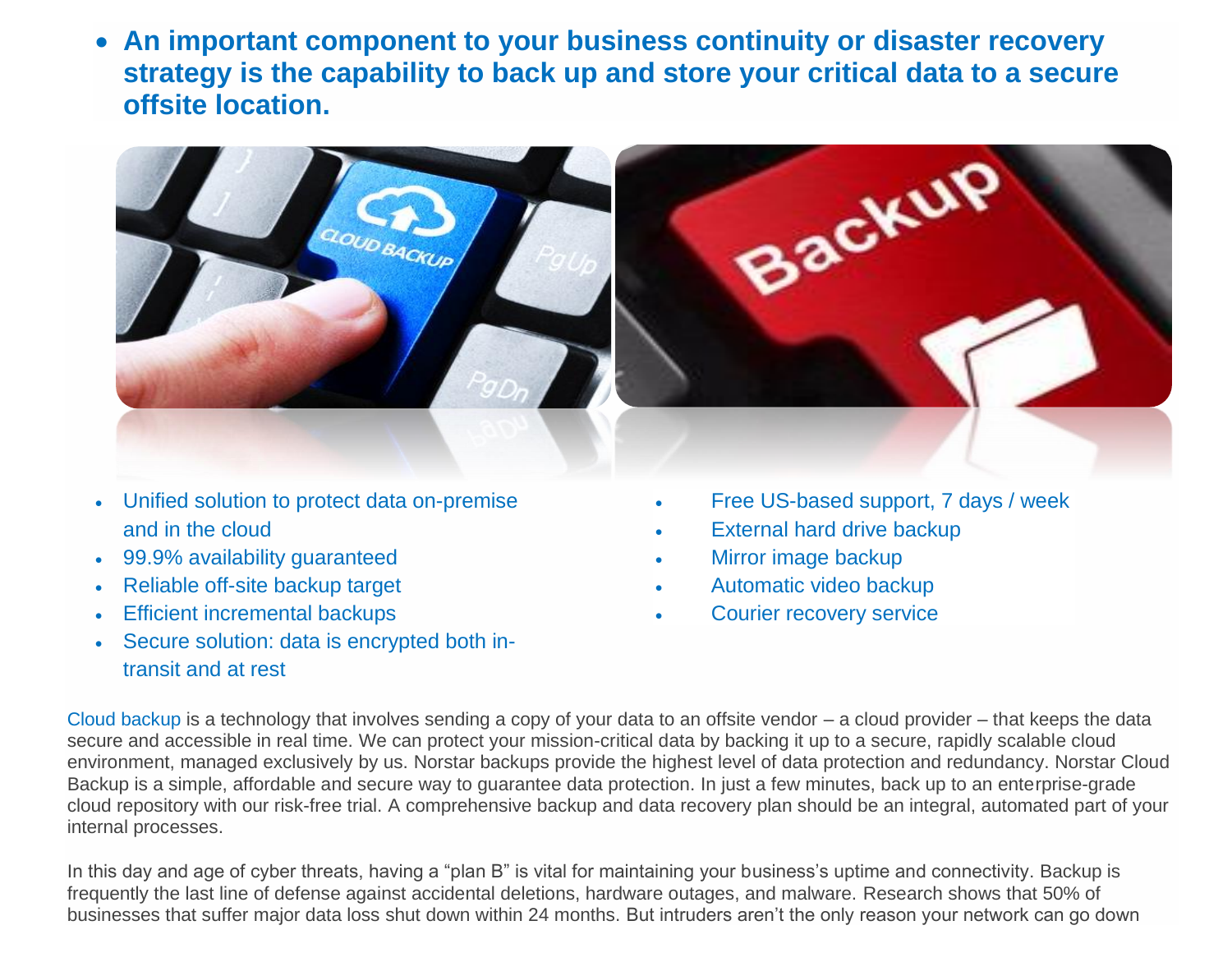natural disasters are an unfortunate part of life as well. Avoid catastrophic losses by protecting your business information assets. Reliable and easy-to-implement, Norstar online data backup provides secure off-site cloud backup for office laptops, computers, and servers.

What's great about the cloud is that it keeps a copy of your files at a safe and secure off-site location so you don't have to worry about losing data if your computer crashes or you accidentally delete a file or photo or in the event of a natural disaster. Our Cloud Backup Services provide a scalable, secure offsite location to store critical business data and access it when necessary, such as in the event of a security breach or natural disaster. Our dedicated team of experts will set up, configure and monitor all backups and test them regularly to ensure that they're working properly.

At Norstar we send your company's information over an encrypted internet connection to our secure cloud data center. Store your files remotely in secure data centers which is the best and safest solution. Backup and disaster recovery solutions can ensure that your network stays up and can weather any storm. Norstar's cloud backup platform features a 99.99% uptime track record ensuring that your data is readily accessible when you need to recover/restore it.

A cloud backup solution does the work for you automatically and continuously backing up all of your files and folders. It's the easiest, safest and most secure way to protect your data. Norstar's backup experts will monitor and manage your backup solution to ensure it's running at peak efficiency and that your data is protected. From replicating your data to designing a fully redundant architecture, we can help you design, implement and maintain reliable backup and business continuity solutions to help you sleep better at night.

Easily backup all your computers, keeping your office data and confidential information safe, with the ability to restore a file from any day in the past. Norstar Cloud Backup provides quick file access, automatic scheduling, and end-to-end military-grade encryption. Save valuable time with our unparalleled, proactive services and issue resolution that ensure your backups run successfully. Our program comes complete with a world-class NOC and 24x7 monitoring and trouble shooting. That's the fully managed difference, all with 24/7 support and one flat-rate fee.

Our Managed Backup service provides you with best-in-class protection for your critical systems and data. With Norstar Managed Backups, you can rest easy knowing that your data is secure and that our team of professionals is monitoring and managing the solution to ensure that it is functioning optimally. Choose from simple data backups to complete business continuity solutions with guaranteed recovery SLAs and full IT support. With today's complex cyber threats consistently landing on your organization's front door, it is important to have a versatile and secure cloud data backup management plan in place. Norstar's expert technicians will manage and support your scheduling, alerts, and testing process 24/7 for flexible data backups.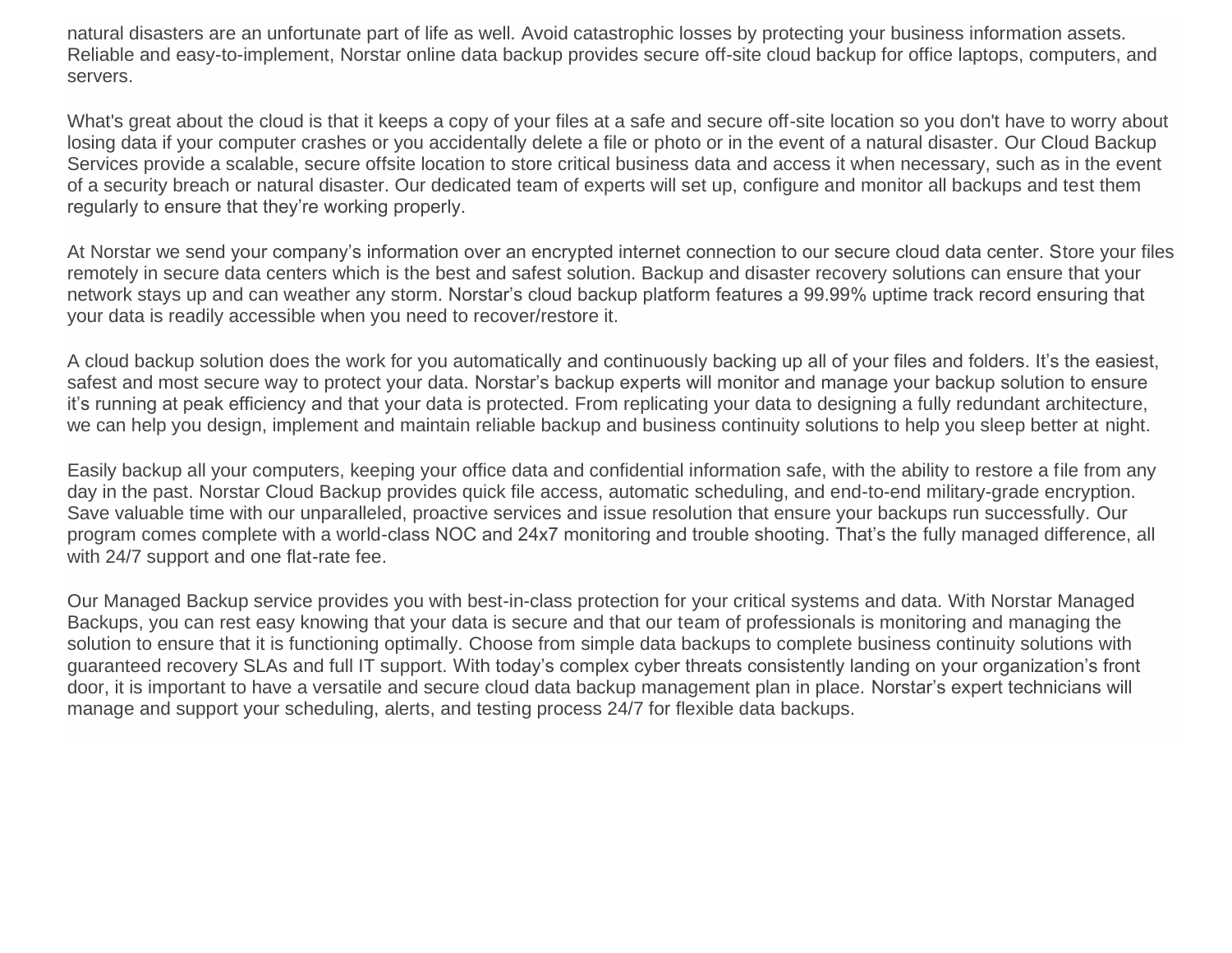

- We backup all your data for you, so there's no threat of losing information due to a natural disaster or theft.
- Send your company's information over an encrypted internet connection to our secure cloud data center.
- Data is continuously backed up and saved to multiple places, with unlimited scalability.
- Having a backup and restore strategy in place is a critical requirement for compliance-driven businesses.
- Regular testing and monitoring of backups for completeness and accuracy.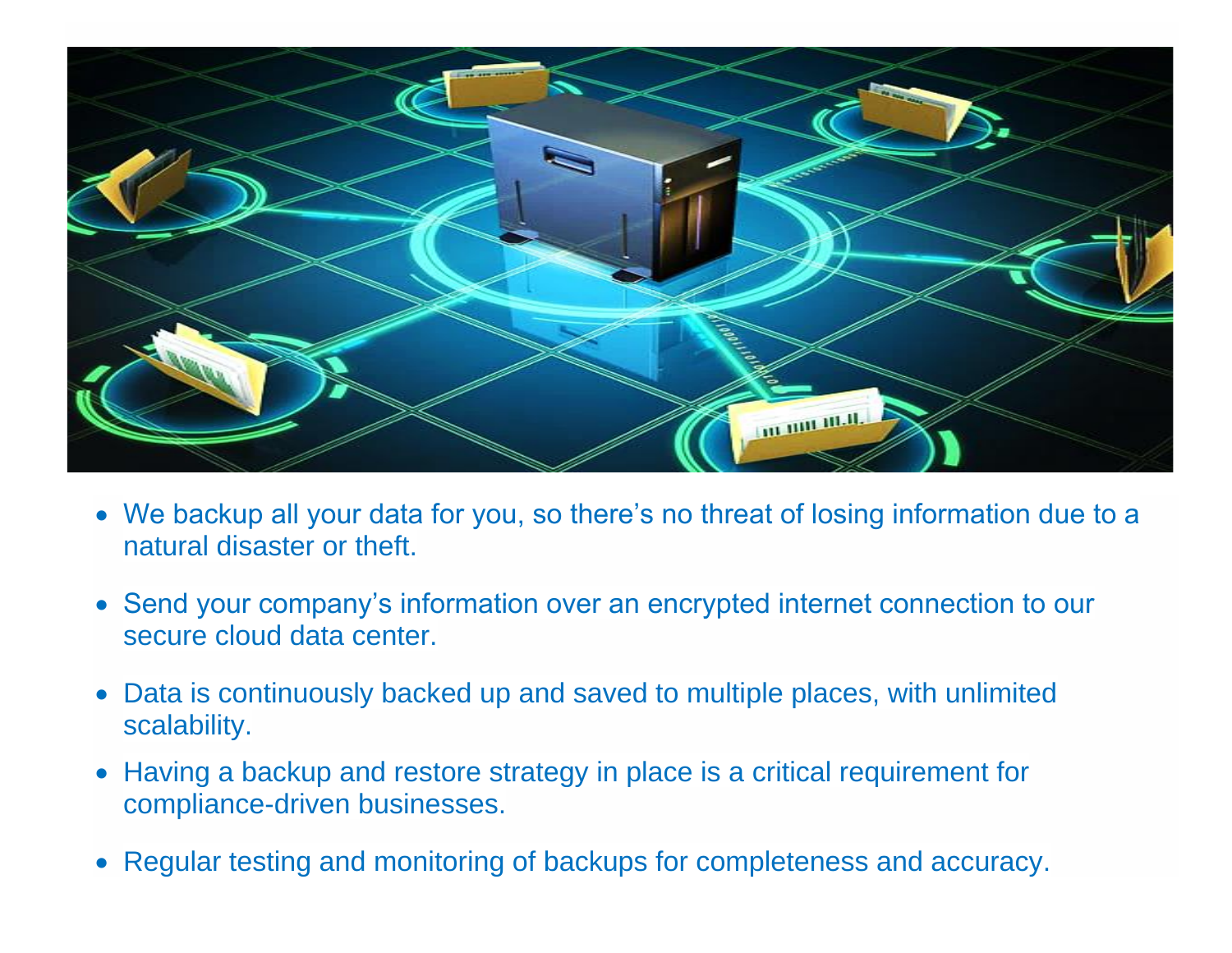

Powerful, cost-effective, and reliable managed backup and disaster recovery solution ensures enterprise data protection.

#### **With data backup and recovery services with Norstar you will benefit:**

- *Plan for unexpected issues* They happen to everyone, and they can happen at any time. Take preventative measures today.
- How Cloud Backup Works We safeguard your organization's most important data on external servers at the state of the art data centers not in your office.
- *Safeguard and defend your business* Norstar protects your data, network, and systems from hacking or virus threats so you can focus on more important issues.
- *Immediate recovery* When your network does go down and data is lost, we'll have it back for you in no time.
- Data Protection & Encryption Your data is safeguarded with state-of-the-art encryption to ensure only your company can access it. Our cloud backup services comply with all major regulatory guidelines.
- Expert technicians Norstar expert technicians will manage and support your scheduling, alerts, and testing process 24/7/365 for flexible data backups.
- Quick and secure Provides a direct line to quick and secure recovery of your entire environment.
- Geo-Redundant, Secure Network Multiple generator backups, and ISP connections in secured data centers.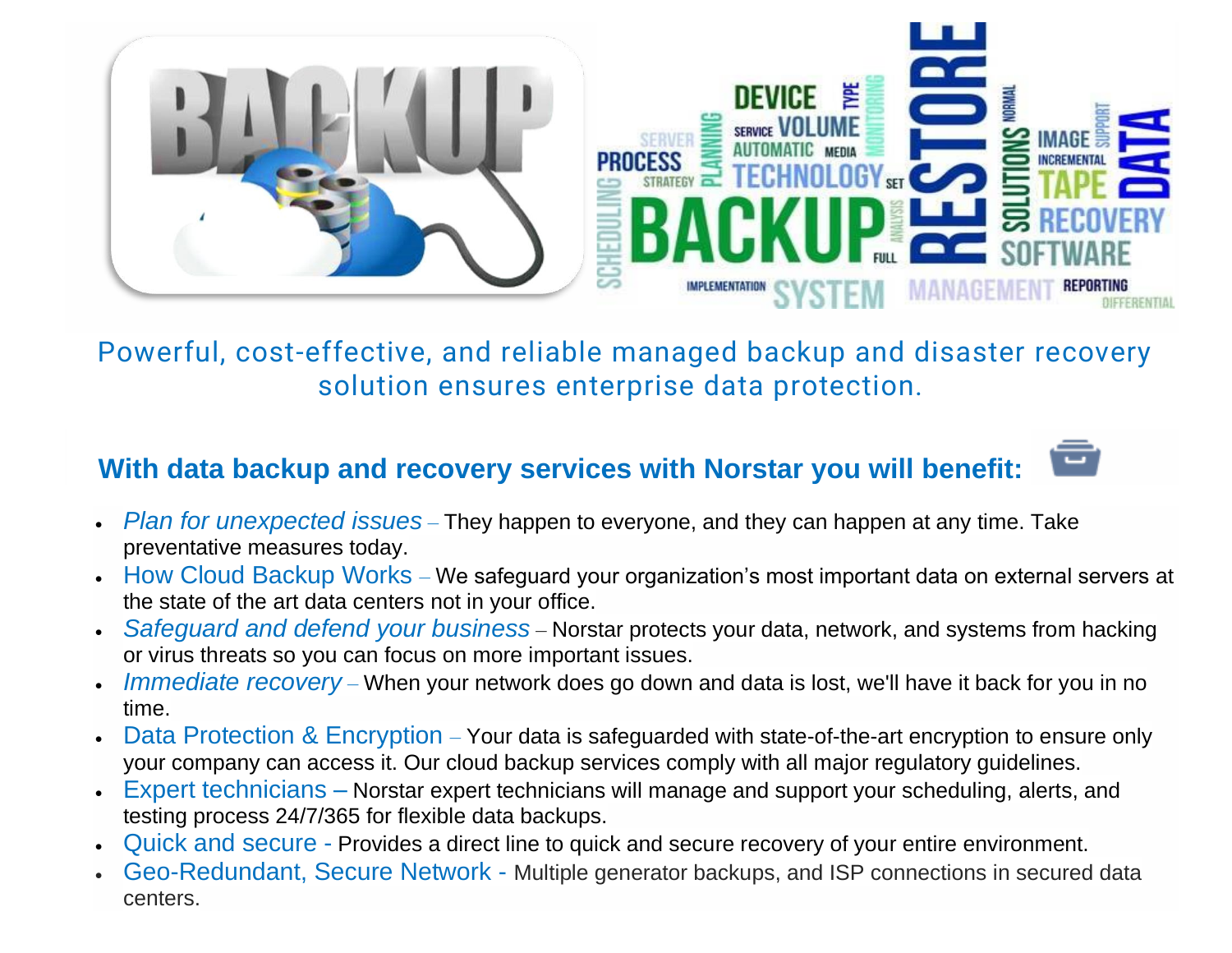## **MORE ONLINE DATA BACKUP BENEFITS**

- 
- Large storage backup solution in a dedicated environment.
- Extremely cost effective.
- 99.999% Uptime Reliability.
- Backup several servers at once.
- End-to-End Security/Encryption.
- Quick and Secure: Provide a direct line to quick and secure recovery of your entire files.
- Fast: Incremental backups minimize bandwidth consumption. Once the initial backup is complete, only new or changed portions of files are backed up.
- Simple to operate: Set the service to back up according to a schedule you choose.
- Encrypted for transit: End-to-End Security/Encryption All user data is encrypted locally with militarygrade encryption prior to transfer.
- Easy to access: Supports a range of devices and operating systems.
- Extremely Cost-Effective, Reduce Time & Costs Associated with Backups.
- Expert technicians will manage and support your scheduling, alerts, and testing process 24/7/365.
- Flexible, Define Your Own Backup Frequency (RPO).
- Redundant locations across the United States.
- Less Strain on Your Network.
- Maximize IT Operational Efficiency.
- Ensure Compliance.
- Meet legal and regulatory requirements.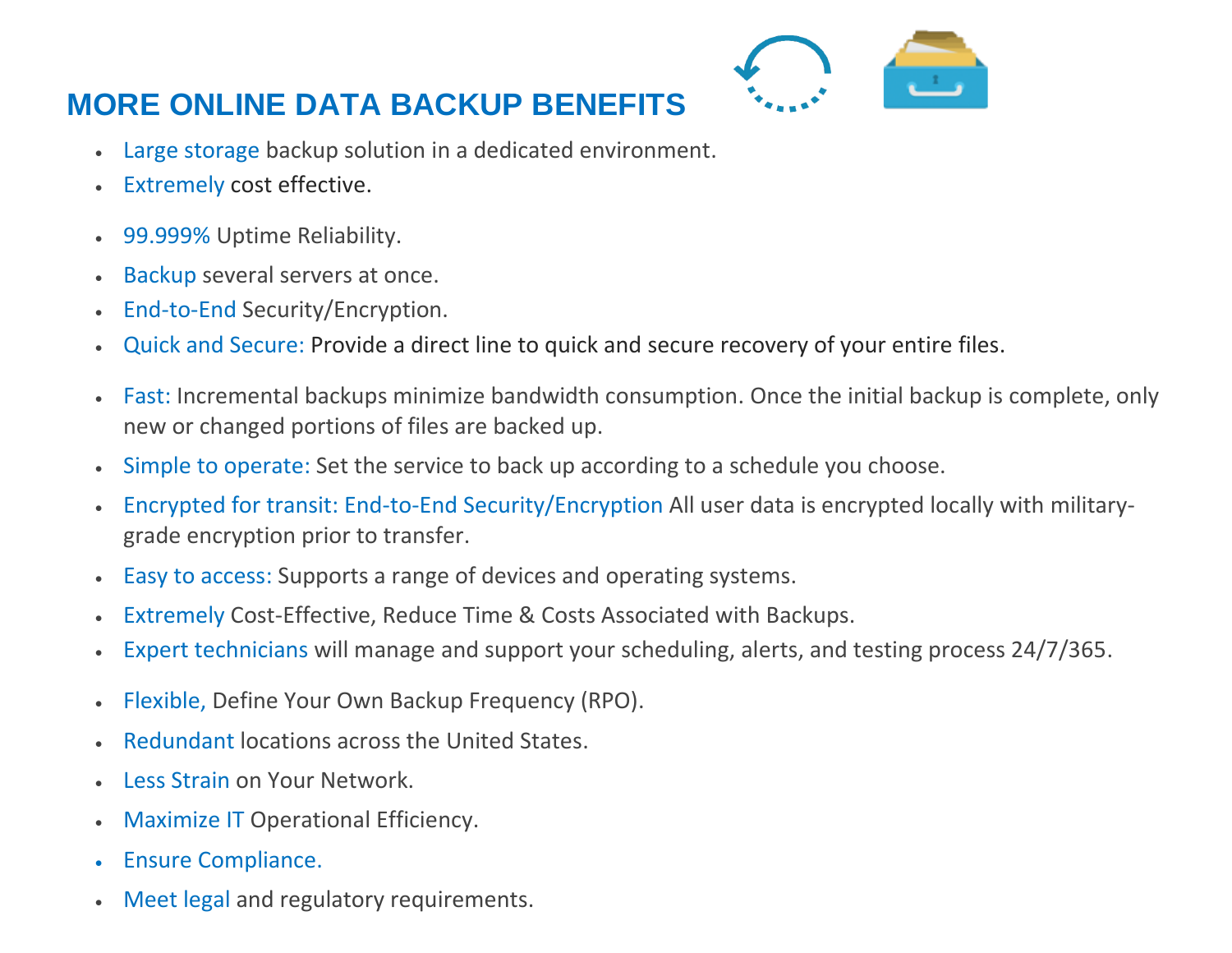- Customize schedules, user groups, and reporting from anywhere, anytime.
- Norstar's expert technicians will manage and support your scheduling, alerts, and testing process 24/7/365 for flexible data backups.



Fully Integrated Cloud-Based Disaster Recovery (DR) High-Speed Recovery **Secure** 

Bandwidth-optimized Backup High Availability Affordable

Flexible Efficient Simple Affordable

# **Features:**



- Secure, automatic online backup of business-critical files and data to a redundant off-site location
- **File and Folder Backup**
- Web-based portals for visibility and control
- SQL Server Backup
- **Exchange Backup**
- Local Recovery
- **Service level agreements (SLAs)**
- Engineers dedicated 24/7 to managing and monitoring backup
- U.S.-Based Support 24/7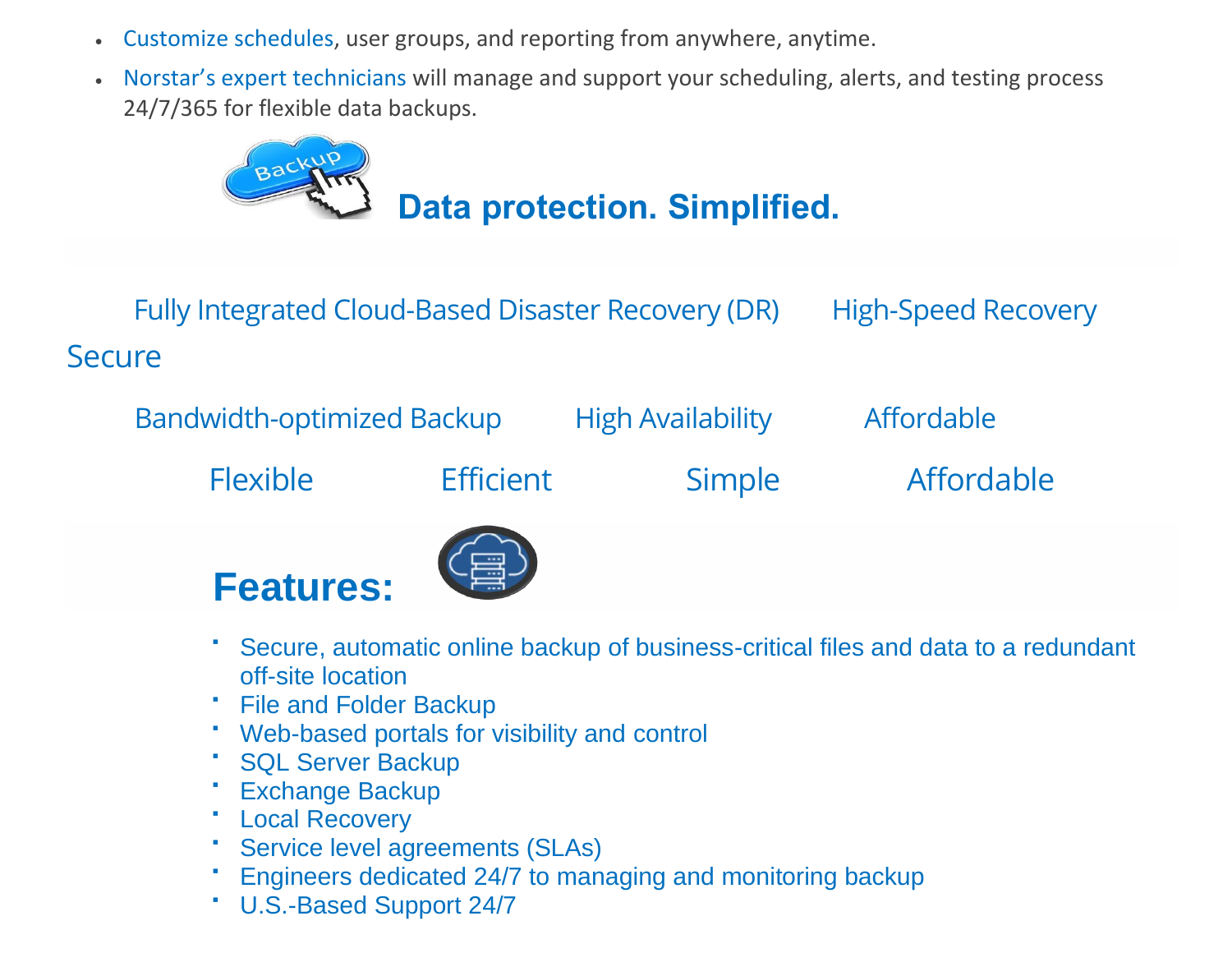- **Encryption**
- 99.95% uptime SLA

**256-BIT ENCRYPTION** 

**SSL ENCRYPTION** 

**SERVER SIDE ENCRYPTION** 

**FULL BACKUP** 

### Every business needs backup: Get reliable, secure cloud-based data storage.



### Norstar allows you to send and retrieve data faster, protects data in-flight and at rest and gives you peace of mind 24/7.

Our cloud backup and continuity solutions help you get your data back up and running or keep it up and running in the event of data loss events, accidental deletion, server malfunction, local emergency or regional natural disaster.

Give your data the protection it needs and the peace of mind you deserve.